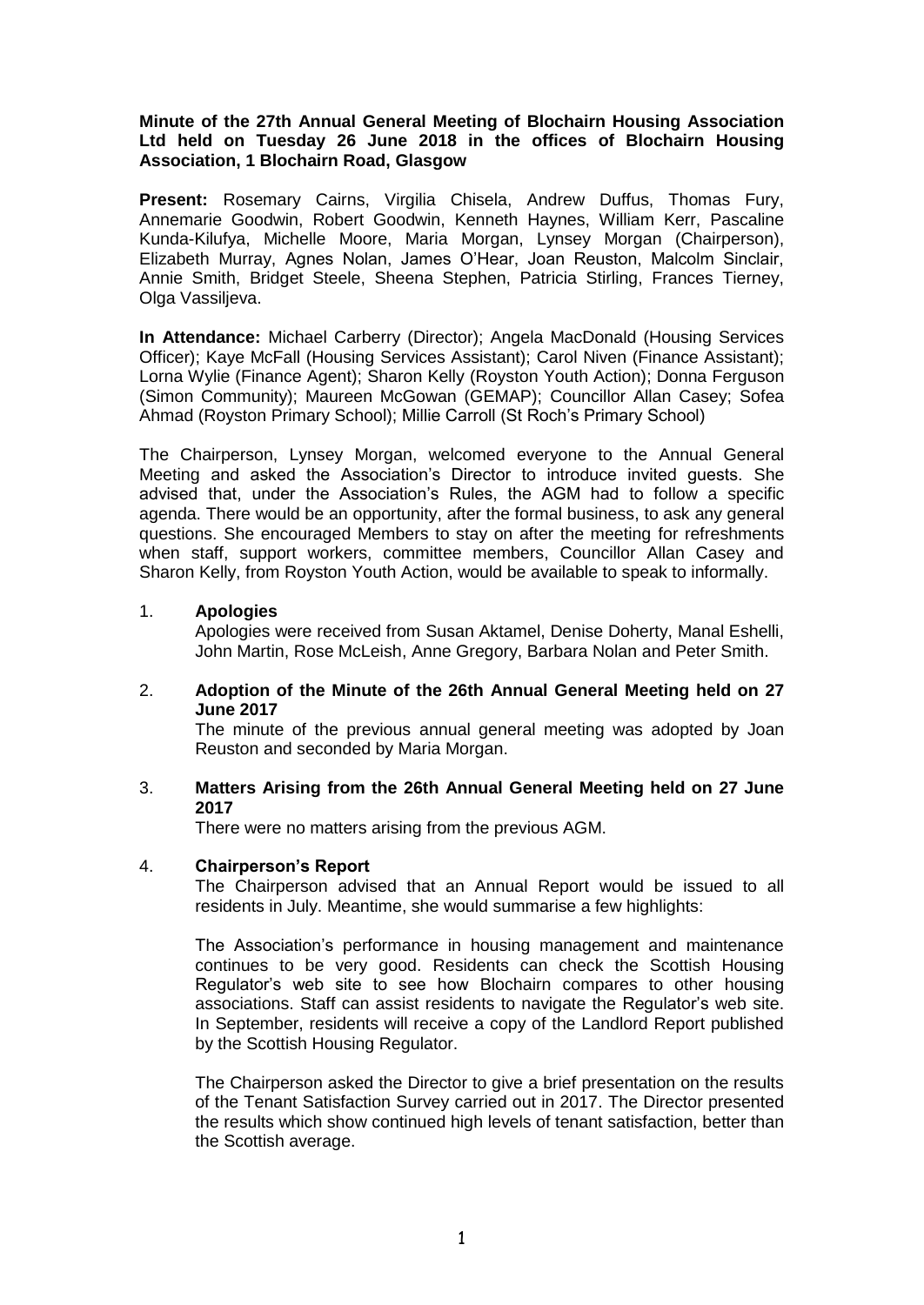The Association continued to provide additional support for residents by employing a Financial Advisor, a Tenancy Support Officer and a Welfare Rights Officer. Services are well used and are a real benefit to residents. They can be fully booked two weeks in advance.

In January 2018 the Association began a Major Repairs Programme for the earliest improvement contracts that were modernised in 1990's. A long period of preparation before work began included interviewing several banks and Unity Trust Bank was chosen to provide a loan of £1.6million.

Work includes new external wall insulation and new house windows, close doors, facia, downpipes and gutters. The new insulation is "pebble dash", which will save money on painting the building every few years. The new gutters and downpipes are also low maintenance.

Contract 1 (324/330 Roystonhill) has almost been completed. There are a few things to finish off then the railings and closes will be painted. Work at Contract 2 (20/30 Dunolly St and 229/231 Millburn St) will begin in August/September. On completion of Contract 2 the programme will move on to Contract 3 (14/18 Blochairn Road and 2/6 Cloverbank Street).

New kitchens and boilers have been fitted at Contract 6 (Cloverbank Gardens and 10/12 Cloverbank Street). Blochairn uses good quality, Howdens kitchens and tries to improve on existing kitchens rather than replace like for like. Feedback shows high levels of tenant satisfaction. Surveys have been completed at Contract 3 for new bathrooms and work will begin in July.

In 2014, Blochairn called a meeting of local Royston organisations; Glasgow City Council and Councillors and MSP's to try to find a more strategic, organised way of completing the regeneration of Royston. The Royston Strategy Group was formed and a 'Vision & Strategy' document was produced which highlighted what still needs to be done, including regenerating Glenconner Park; renovating the Rainbow Hall; dealing with the state of Royston Road and with central Roystonhill, including the Millburn Centre. Blochairn is working with Copperworks and Rosemount Development Trust on a plan for central Roystonhill. The "Triangle" will remain as parkland. The Millburn Centre is likely to be demolished. Any new houses that are built will be split between Blochairn and Copperworks.

The biggest problem in Royston remains the building on Royston Road, which is owned by a company called, Kyleforth. The original plan was to demolish the building and build new shops and houses into Provanhill Street. Councillors Allan Casey and Kim Long will be looking at the original plans and trying to get talks going again within the Council.

In 2004, after the murder of Mark Cummings in Royston, Blochairn began to challenge the Scottish Government and Glasgow City Council on the policy of providing accommodation for dangerous sex offenders in our communities. This included taking the Chief Constable of Strathclyde Police and the Freedom of Information Commissioner to court to force them to release statistics on where sex offenders were housed. The case went to the Court of Session, the highest court in Scotland. Blochairn and its allies won the case.

Other associations joined the fight and there are eleven associations, spread throughout Glasgow, who are part of a campaign group, called the 'NASSO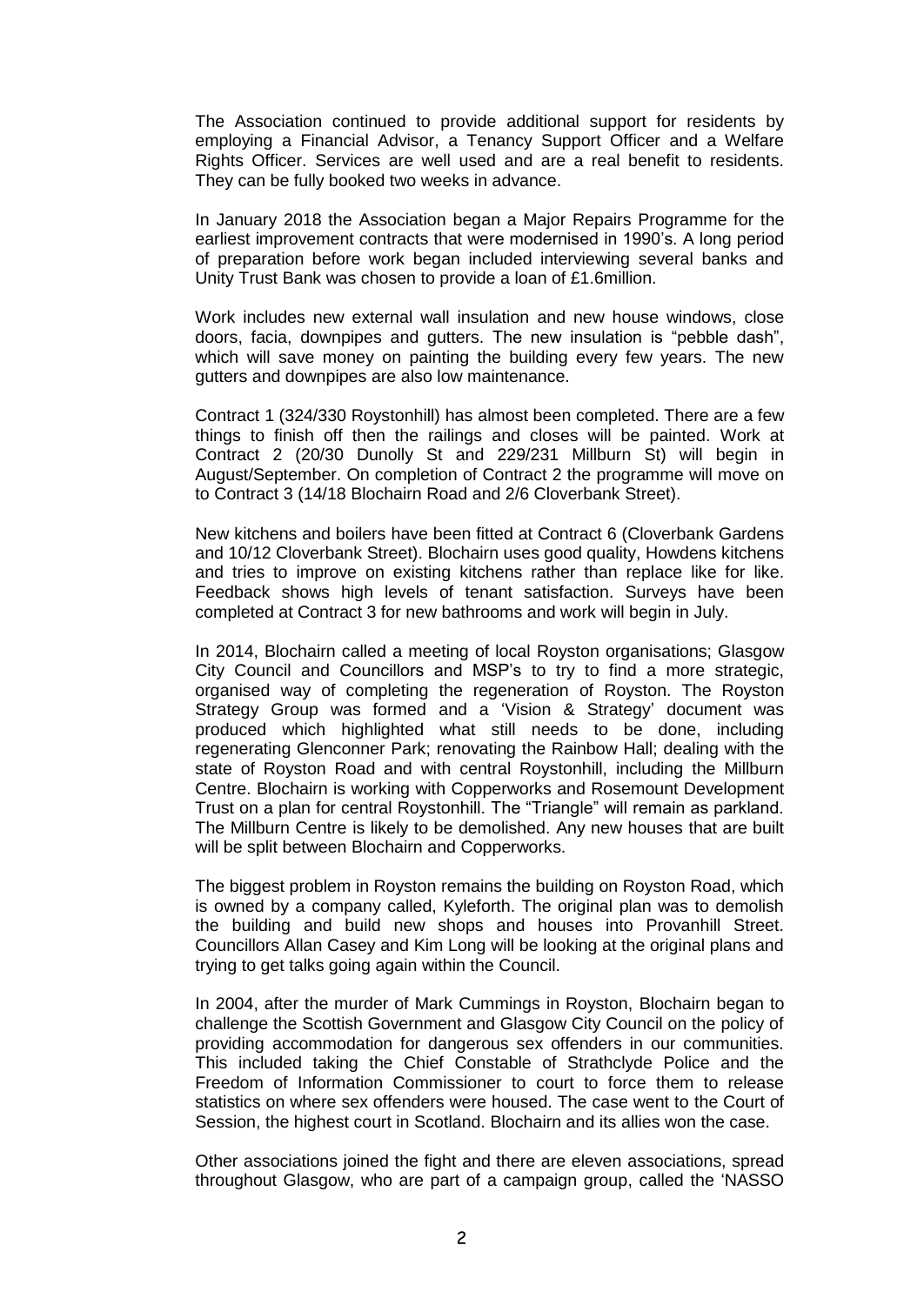Awareness Group', or 'NAG', for short. NASSO is the 'National Accommodation Strategy for Sex Offenders'.

There were 18 associations in the NAG but some became frustrated and gave up. Others were afraid of repercussions as the NAG began to challenge Glasgow Housing Association (GHA) and had contacted the Scottish Housing Regulator.

The challenge to GHA was about a case from 2012. In Toryglen high flats, a 68 year old GHA tenant seriously assaulted the 4 year old son of a neighbour, similar to the Mark Cummings case. An investigation in 2013 found that changes might be needed in the way that houses are allocated.

In 2017 GHA refused to reveal whether changes had been made to the Allocation Policy and refused to talk to the NAG. A complaint was made to the Scottish Public Sector Ombudsman. The Ombudsman concluded that GHA could decide whether to talk to the NAG or not. The NAG contacted the Scottish Housing Regulator. The Regulator said that the NAG should contact the Scottish Government.

This is a similar pattern. Things go round in circles. We have spoken to previous Housing Ministers. However, another attempt will be made. Blochairn's Director will prepare a report for the Housing Minister and the Justice Minister on behalf of the NAG.

In 2001 Blochairn became the first housing organisation in Glasgow to offer a bonus to its tenants. The bonus is a "thank you" to tenants who make a contribution to the community and who help to make Blochairn an area that people want to live in and are proud to say they come from. Originally called the 'Tenant Incentive Fund', tenants didn't recognise that name so it was changed to the 'Good Neighbour Fund'. Tenants who didn't receive the bonus felt they were being thought of as 'bad' neighbours so it is now the 'Tenant Bonus Scheme'. There will still be a monthly prize draw and a cash bonus at Christmas. Since 2001 the Association has returned more than £200,000 to the community at Christmas and £17,000 has been won in the monthly prize draw. Last Christmas, 82% of tenants received a bonus payment of £75.

Blochairn has always worked hard to develop a good relationship with its Young People, to make them feel that they are important members of the community. Since 2016, Blochairn has been a 'Community Champion' for the 'Dolly Parton Foundation Imagination Library', providing a free, personally addressed book to every child, every month, from birth until their 5<sup>th</sup> birthday.

Blochairn supports Royston Youth Action and its Director is a RYA Board Member. The Association works closely with local schools and, since 2013, has sponsored a 'Community Citizenship Award' for Royston Primary and Saint Roch's Primary.

In May 2018 the General Data Protection Regulations (GDPR) came into force and the Association wrote to residents.

The Chairperson advised that, as always, it has been a busy year. She thanked her fellow Committee members for their help and support and for all that they do for the Blochairn community. She also thanked the Association's staff for their hard work and their dedication to the Blochairn community.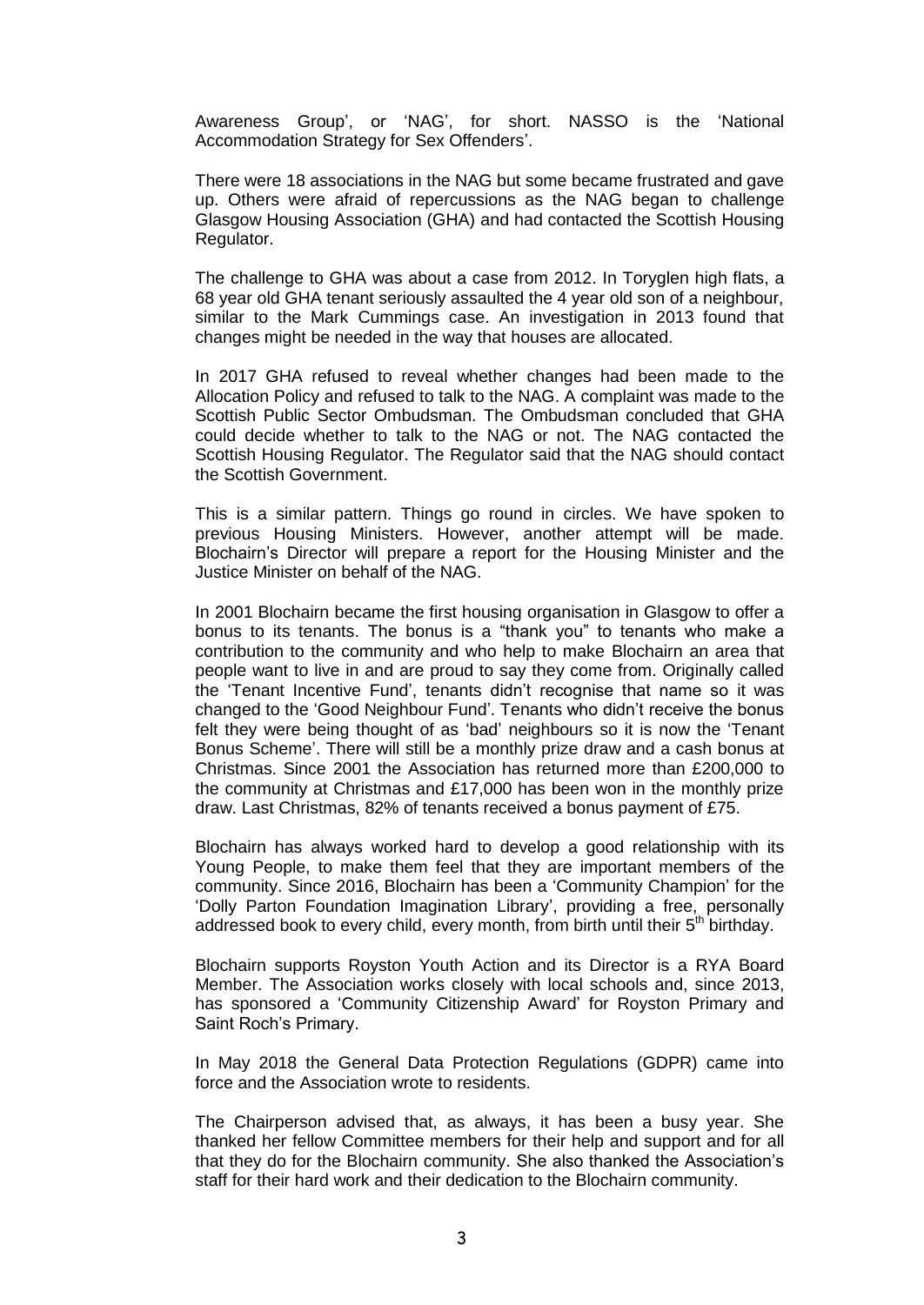She concluded by encouraging Members to have a look at Blochairn's Facebook page, which is proving to be very popular with 592 "Followers".

The Chairperson invited questions from Members. There were none.

# 5. **Financial Accounts for the year ending 31 March 2018**

The Chairperson asked the Association's Finance Agent, Lorna Wylie, to present the statutory accounts. The Finance Agent presented a summarised version and confirmed that the accounts provide a "true and fair view" of financial affairs as at 31 March 2018. The Association's performance was a good, consistent one. She asked if there were any questions on the report. There were none.

# 6. **Appointment of Auditors**

The Chairperson advised that the Management Committee wished Alexander Sloan Ltd to continue as auditors. There were no objections to this proposal.

### 7. **Election of the Management Committee**

The Chairperson advised that the Management Committee must have at least seven members and no more than fifteen. One third of the Committee must stand down and seek re-election at the AGM. The three Committee members standing down and seeking re-election were Rosemary Cairns, Manal Eshelli and Michelle Moore. There were five new nominations: Susan Aktamel, Denise Doherty, Andy Duffus, Sakina Masih and Rose McLeish. This gives the Association thirteen Committee members. As there are less than fifteen there is no need for an election. The thirteen Committee members are Susan Aktamel, Rosemary Cairns, Denise Doherty, Andy Duffus, Manal Eshelli, Sakina Masih, Rose McLeish, Michelle Moore, Lynsey Morgan, Joan Reuston, Sheena Stephen, Frances Tierney and Olga Vassiljeva.

# 8. **Any Other Competent Business**

The Chairperson advised that the Secretary had not been advised of any other business before the meeting and she brought the formal business of the AGM to a close.

#### **Post Meeting:**

The Chairperson invited general questions.

Bill Kerr asked for more information on the Royston Strategy Group (RSG). In an exchange with the Director he said that the RSG had achieved little and was a "talking shop". The Director agreed that things took too long to deliver and he found the process frustrating. He agreed that some things, like the new Rainbow Hall, may have happened with or without the RSG. However, the alternative was to "pull up the drawbridge" and concentrate solely on Blochairn. He felt that this was not in the interests of Blochairn residents.

There were no other questions.

Royston Youth Action

 Sharon Kelly introduced herself as the new Co-ordinator at RYA, having recently taken over from Harry Young. She has worked at RYA for 6 years. She advised Members about RYA's activities and asked them to encourage